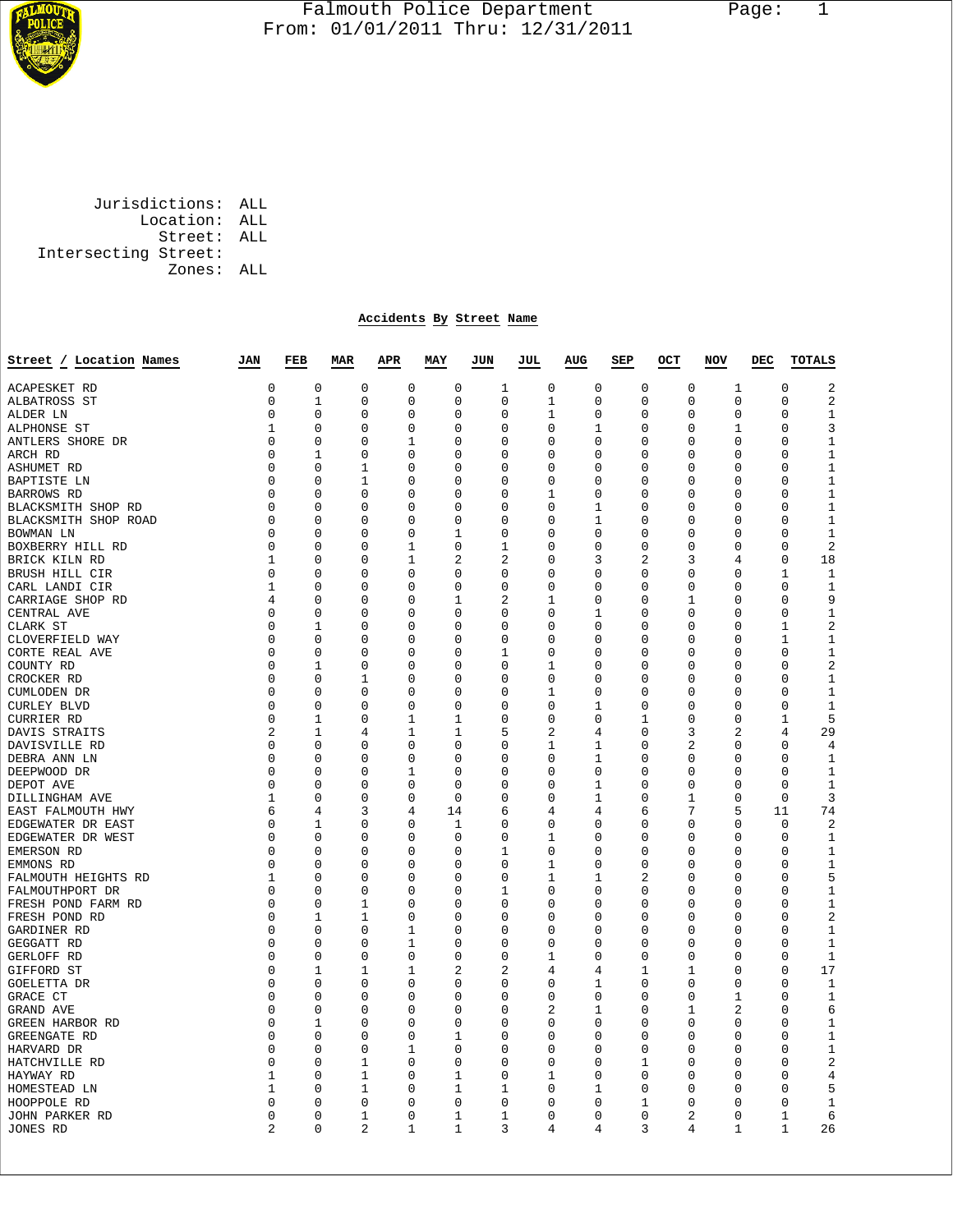## Falmouth Police Department Page: 2 From: 01/01/2011 Thru: 12/31/2011

| JUDY ANN DR            | 0           | 0           | 0           | 0 | 0           | 0  | 0           | 0  | 0  | 1 | 0           | 0 | 1                |
|------------------------|-------------|-------------|-------------|---|-------------|----|-------------|----|----|---|-------------|---|------------------|
| KATHARINE LEE BATES    | 0           | 0           | 1           | 0 | 1           | 1  | 0           | 0  | 0  | 0 | 0           | 0 | 3                |
| KATHY ANN LN           | 1           | 0           | 0           | 0 | 0           | 0  | 0           | 0  | 0  | 0 | 0           | 0 | $\mathbf 1$      |
|                        |             |             |             |   |             |    |             |    |    |   |             |   |                  |
| KEEL DE SAC            | 0           | 0           | 0           | 0 | 0           | 0  | 0           | 1  | 0  | 0 | 0           | 0 | 1                |
| LANDFALL               | 0           | 0           | 0           | 0 | 0           | 0  | 0           | 0  | 0  | 1 | 0           | 0 | 1                |
| LOCUST ST              | 0           | 0           | 1           | 0 | 1           | 0  | 1           | 1  | 1  | 0 | 0           | 0 | 5                |
|                        |             |             |             |   |             |    |             |    |    |   |             |   |                  |
| LOCUSTFIELD RD         | 0           | 1           | 0           | 0 | 0           | 1  | 0           | 1  | 0  | 0 | 0           | 0 | 3                |
| LUSCOMBE AVE           | 0           | 0           | 1           | 1 | 2           | 0  | 2           | 1  | 0  | 0 | 0           | 0 | 7                |
|                        |             |             |             |   |             |    |             |    |    |   |             |   |                  |
| MAIN ST                | 2           | 1           | 4           | 1 | 5           | 3  | 6           | 6  | 4  | 2 | 1           | 6 | 41               |
| MARAVISTA AVE          | 0           | 0           | 0           | 1 | 1           | 0  | 2           | 1  | 0  | 1 | 0           | 0 | 6                |
| MARAVISTA AVE EXT      | 1           | 0           | 1           | 0 | 0           | 0  | 0           | 0  | 0  | 0 | 1           | 0 | 3                |
|                        |             |             |             |   |             |    |             |    |    |   |             |   |                  |
| MASSACHUSETTS CT       | 0           | 0           | 0           | 0 | 0           | 0  | 1           | 0  | 1  | 0 | 0           | 0 | 2                |
| MBL ST                 | 0           | 0           | 0           | 0 | 0           | 0  | 0           | 1  | 0  | 0 | 0           | 0 | $\mathbf 1$      |
|                        | 1           | 0           | 0           | 0 | 1           | 0  | 1           | 1  | 1  | 0 | 1           | 0 |                  |
| MENAUHANT RD           |             |             |             |   |             |    |             |    |    |   |             |   | 6                |
| METOXIT RD             | 1           | 0           | 0           | 1 | 0           | 1  | 0           | 0  | 0  | 0 | 1           | 0 | 4                |
| MILL RD                | 0           | 0           | 0           | 0 | 0           | 0  | 0           | 0  | 0  | 0 | 0           | 1 | $\mathbf 1$      |
|                        |             |             |             |   |             |    |             |    |    |   |             |   |                  |
| MILTON ST              | 0           | 0           | 0           | 0 | 0           | 0  | 1           | 0  | 0  | 0 | 0           | 0 | 1                |
| MONTAUK ST             | 0           | 0           | 0           | 0 | 0           | 1  | 0           | 0  | 0  | 0 | 0           | 0 | $\mathbf 1$      |
| NATAL AVE              | 0           | 0           | 0           | 0 | 0           | 0  | 0           | 0  | 0  | 0 | 1           | 0 | 1                |
|                        |             |             |             |   |             |    |             |    |    |   |             |   |                  |
| NORTH FALMOUTH HWY     | 3           | 1           | 2           | 2 | 1           | 0  | 2           | 3  | 2  | 2 | 1           | 0 | 19               |
| NURSERY RD             | 0           | 1           | 0           | 0 | 0           | 0  | 1           | 0  | 0  | 0 | 0           | 0 | 2                |
|                        | 0           | 0           | 0           | 0 | 0           | 0  | 1           | 0  |    | 0 | 0           | 0 |                  |
| OAK ST                 |             |             |             |   |             |    |             |    | 0  |   |             |   | 1                |
| OLD BARNSTABLE RD      | 2           | 1           | 0           | 0 | 0           | 0  | 1           | 2  | 1  | 0 | 1           | 0 | 8                |
| OLD COUNTY RD          | 0           | 0           | 0           | 0 | 0           | 0  | 0           | 0  | 1  | 0 | 0           | 0 | $\mathbf 1$      |
|                        |             |             |             |   |             |    |             |    |    |   |             |   |                  |
| OLD MAIN RD            | 0           | 1           | 1           | 0 | 1           | 0  | 0           | 0  | 1  | 0 | 0           | 3 | 7                |
| OLD MEETING HOUSE RD   | 0           | 0           | 1           | 0 | 0           | 1  | 0           | 1  | 0  | 1 | 0           | 1 | 5                |
| OX BOW RD              | 1           | 0           | 0           | 0 | 0           | 1  | 0           | 0  | 0  | 0 | 1           | 0 | 3                |
|                        |             |             |             |   |             |    |             |    |    |   |             |   |                  |
| OYSTER POND RD         | 0           | 0           | 1           | 0 | 0           | 0  | 0           | 0  | 0  | 0 | 0           | 0 | 1                |
| PALMER AVE             | 0           | 0           | 0           | 2 | 6           | 2  | 2           | 2  | 3  | 4 | 5           | 2 | 28               |
|                        |             |             |             |   |             |    |             |    |    |   |             |   |                  |
| PARKER RD              | 0           | 0           | 0           | 0 | 0           | 0  | 1           | 0  | 0  | 0 | 0           | 0 | 1                |
| PATTEE RD              | 0           | 0           | 0           | 0 | 0           | 0  | 0           | 0  | 1  | 0 | 0           | 0 | 1                |
| PERCIVAL RD            | 0           | 0           | 0           | 0 | 0           | 0  | 0           | 0  | 0  | 0 | 0           | 1 | $\mathbf 1$      |
|                        |             |             |             |   |             |    |             |    |    |   |             |   |                  |
| PINE ST                | 0           | 0           | 0           | 0 | 0           | 0  | 1           | 0  | 0  | 0 | 0           | 0 | 1                |
| PINECREST BEACH DR     | 1           | 0           | 0           | 0 | 1           | 0  | 0           | 1  | 1  | 0 | 0           | 1 | 5                |
| QUAKER RD              | 0           | 0           | 0           | 0 | 0           | 0  | 1           | 1  | 0  | 0 | 0           | 0 | 2                |
|                        |             |             |             |   |             |    |             |    |    |   |             |   |                  |
| QUISSETT AVE           | 1           | 0           | 0           | 0 | 0           | 0  | 0           | 1  | 0  | 0 | 0           | 0 | 2                |
| RANSOM RD              | 0           | 0           | 0           | 0 | 0           | 0  | 0           | 1  | 1  | 0 | 0           | 0 | 2                |
|                        |             |             |             |   |             |    |             |    |    |   |             |   |                  |
| RED BROOK RD           | 0           | 0           | 1           | 1 | 0           | 2  | 1           | 0  | 0  | 0 | 0           | 0 | 5                |
| RICKENBACKER RD        | 0           | 0           | 0           | 0 | 0           | 0  | 0           | 0  | 0  | 0 | 0           | 1 | 1                |
| RIDGEVIEW DR           | 0           | 0           | 0           | 0 | 0           | 0  | 1           | 0  | 0  | 0 | 0           | 0 | 1                |
|                        |             |             |             |   |             |    |             |    |    |   |             |   |                  |
| ROBBINS RD             | 0           | 0           | 0           | 0 | 0           | 0  | 0           | 1  | 0  | 1 | 0           | 0 | 2                |
| ROCKLEDGE DR           | 0           | 0           | 0           | 0 | 0           | 0  | 1           | 0  | 0  | 0 | 0           | 0 | 1                |
| RT 151                 | 1           | 2           | 3           | 4 | 5           | 3  | 5           | 4  | 7  | 4 | 2           | 0 | 40               |
|                        |             |             |             |   |             |    |             |    |    |   |             |   |                  |
| RT 28 NORTH            | 0           | 0           | 0           | 1 | 2           | 0  | 2           | 0  | 1  | 2 | 2           | 1 | 11               |
| RT 28 SOUTH            | 2           | 1           | 1           | 1 | 1           | 1  | 3           | 0  | 0  | 0 | 2           | 0 | 12               |
|                        |             |             |             |   |             |    |             |    |    |   |             |   |                  |
| SAILFISH DR            | 0           | 0           | 0           | 0 | 0           | 0  | 0           | 1  | 0  | 0 | 0           | 0 | 1                |
| SAINT MARKS RD         | 0           | 0           | 0           | 0 | 0           | 0  | 0           | 0  | 0  | 0 | 0           | 1 | 1                |
| SAKONET RD             | 0           | 0           | 0           | 0 | 0           | 0  | 0           | 0  | 0  | 0 | 1           | 0 | 1                |
|                        |             |             |             |   |             |    |             |    |    |   |             |   |                  |
| SAM TURNER RD          | 0           | 0           | 0           | 0 | 0           | 0  | 1           | 1  | 0  | 0 | 0           | 0 | 2                |
| SANDWICH RD            | 5           | 6           | 2           | 1 | 4           | 3  | 3           | 2  | 3  | 6 | 4           | 4 | 43               |
| <b>SCRANTON AVE</b>    | 0           | 0           | 0           | 0 | 1           | 0  | 2           | 0  | 0  | 0 | 0           | 0 | 3                |
|                        |             |             |             |   |             |    |             |    |    |   |             |   |                  |
| SEACOAST SHORES BLVD   | $\mathbf 0$ | 1           | 2           | 0 | 0           | 1  | 1           | 0  | 0  | 0 | 0           | 0 | 5                |
| SHORE ST               | 0           | $\mathbf 0$ | $\mathbf 0$ | 0 | 0           | 0  | $\mathbf 0$ | 0  | 1  | 0 | 1           | 0 | 2                |
| SIPPEWISSETT RD        | 0           | $\mathbf 0$ | 1           | 0 | 0           | 0  | 0           | 0  | 1  | 3 | 0           | 0 | 5                |
|                        |             |             |             |   |             |    |             |    |    |   |             |   |                  |
| SKATING LN             | 0           | 1           | 0           | 0 | 0           | 0  | 0           | 0  | 0  | 0 | 0           | 1 | $\boldsymbol{2}$ |
| SPINNAKER LN           | 0           | 0           | 0           | 0 | 0           | 0  | 0           | 1  | 0  | 0 | 0           | 0 | 1                |
|                        |             |             |             |   |             |    |             |    |    |   |             |   |                  |
| SPRING BARS RD         | 0           | 1           | 1           | 1 | 1           | 0  | 1           | 1  | 1  | 2 | 0           | 1 | 10               |
| SURF DR                | 0           | 0           | 0           | 0 | 0           | 0  | 0           | 1  | 0  | 0 | 0           | 0 | 1                |
| SWIFT LN               | 0           | 0           | 0           | 0 | 0           | 0  | 0           | 0  | 0  | 1 | 0           | 0 | 1                |
|                        |             |             |             |   |             |    |             |    |    |   |             |   |                  |
| SWING LN               | 0           | 1           | 0           | 0 | 0           | 0  | 0           | 0  | 0  | 0 | 0           | 0 | 1                |
| TEATICKET HWY          | 5           | 5           | 6           | 9 | 5           | 13 | 17          | 11 | 12 | 4 | 2           | 6 | 95               |
| TEATICKET PATH         | 0           | 1           | 0           | 0 | 0           | 0  | 0           | 0  | 0  | 0 | 0           | 0 | $\mathbf 1$      |
|                        |             |             |             |   |             |    |             |    |    |   |             |   |                  |
| TEIXEIRA LN            | 0           | 0           | 0           | 0 | 0           | 0  | 0           | 1  | 0  | 0 | 0           | 0 | 1                |
| TER HEUN DR            | 1           | 0           | 0           | 0 | 0           | 1  | 0           | 1  | 0  | 1 | 0           | 1 | 5                |
|                        |             |             |             |   |             |    |             |    |    |   |             |   |                  |
| THOMAS B LANDERS RD    | 0           | 0           | 2           | 0 | 2           | 1  | 0           | 1  | 0  | 0 | 0           | 0 | 6                |
| TIMOTHY BOURNE CARTWAY | 0           | 0           | 0           | 0 | 0           | 0  | 1           | 0  | 0  | 0 | 0           | 0 | $\mathbf 1$      |
| TROTTING PARK RD       | 1           | 0           | 0           | 0 | 0           | 0  | 1           | 1  | 0  | 0 | 0           | 0 | 3                |
|                        |             |             |             |   |             |    |             |    |    |   |             |   |                  |
| TURNER RD              | 0           | 1           | 0           | 0 | 0           | 0  | 0           | 0  | 0  | 0 | 1           | 0 | 2                |
| VIDAL AVE              | 0           | 0           | 0           | 1 | 0           | 0  | 0           | 0  | 0  | 0 | 0           | 0 | 1                |
|                        | 0           | 0           | 0           | 0 | 0           | 0  | 0           | 0  | 0  | 0 | 1           | 0 | $\mathbf{1}$     |
| VILLAGE COMMON DR      |             |             |             |   |             |    |             |    |    |   |             |   |                  |
| VINEYARD ST            | 0           | 0           | 0           | 0 | 0           | 0  | 0           | 0  | 0  | 0 | 0           | 1 | $\mathbf{1}$     |
| WAQUOIT HWY            | $\mathbf 1$ | 1           | 2           | 0 | 1           | 2  | 1           | 2  | 3  | 1 | 0           | 0 | 14               |
|                        | 0           | 0           |             | 0 | $\mathbf 0$ |    |             |    |    |   | $\mathsf 0$ | 0 |                  |
| WATER ST               |             |             | 1           |   |             | 2  | 1           | 2  | 0  | 0 |             |   | 6                |